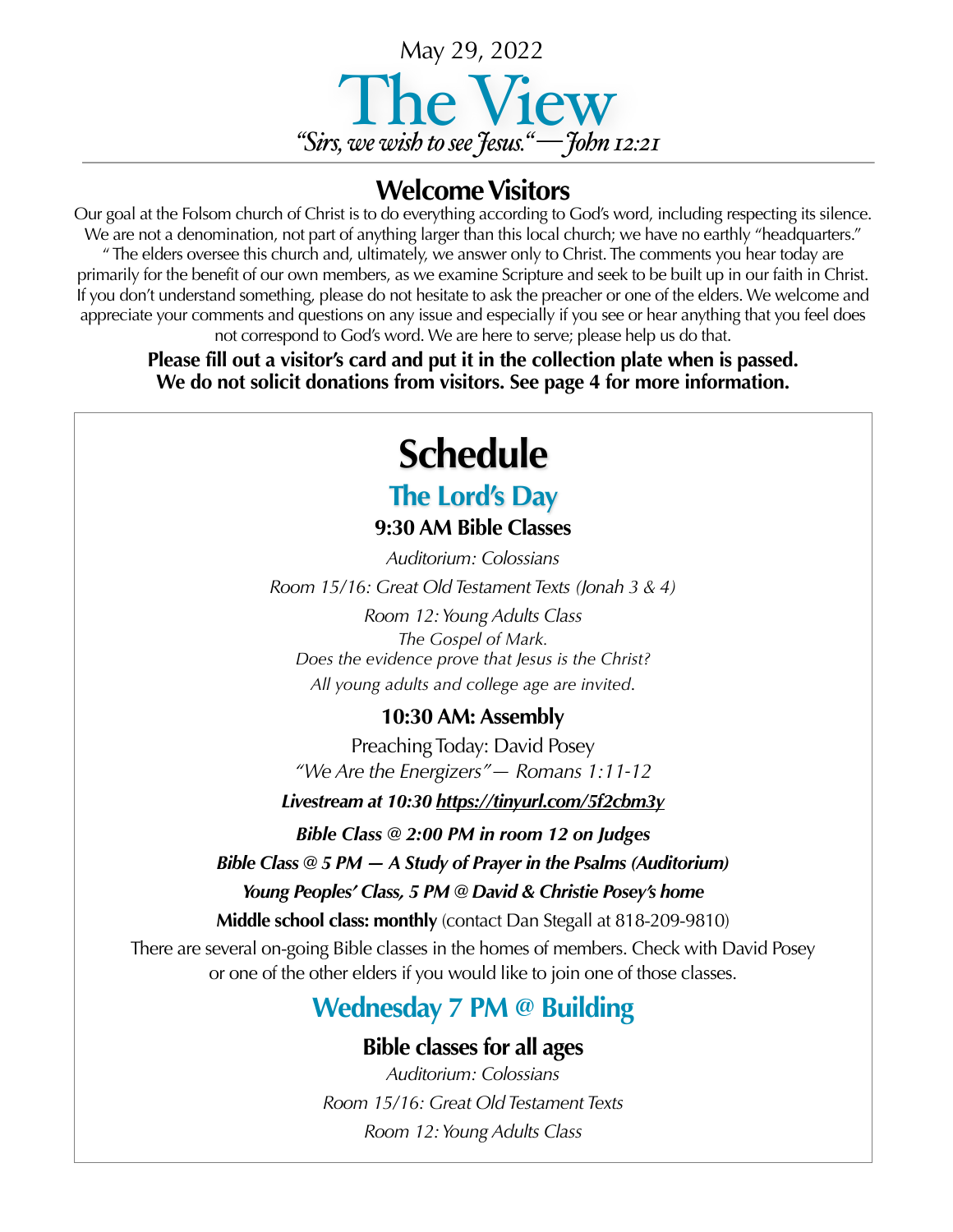# Uvalde

Tragically, "Uvalde" — like "Columbine," "Sandy Hook," Paducah, Kentucky and too many othe school locations — will be always be remember a way the people there never imagined. Hook," Paducah, Kentucky and too many other school locations — will be always be remembered in a way the people there never imagined.

Evil had its day on Tuesday and 21 people, including 19 young children, died at the hands of deranged murderer. It brings back horrible memories of a similar tragedy at Sandy Hook in December, 2012. What the two have in common is that the shooter chose to kill very young children. At Sandy Hook, it was two classrooms of first graders (6 and 7 year olds; our grandson Reichen, who survived the shooting at Sandy Hook, had just turned 7). At Ross Elementary in Uvalde, Texas, the kids were slightly older, from 9-11.

Our first response is to say, *"what kind of monster attacks a classroom of little kids?'* The terrifying realization is that it wasn't actually a "monster" but another human being — in this case, an 18 year old — who murdered these children. The Sandy Hook shooter, was 20 years old. In 1999, the two young men who shot and killed 13 people at Columbine High School in Colorado were 17 & 18.

What happened to these young men, all of them dead now, that they should become mass murderers? No one knows and we'll never know. All we can do is mourn the loss of life of the very young and grieve with the parents and grandparents of these children, and the spouses and children of the teachers and administrators who were killed in these senseless massacres.

Why did this happen? How could this happen? Some will complain that God could have stopped it but didn't; others claim that everything — *every single thing* — that happens is directly caused by God. The following statement fairly represents Calvinist theology, which is the dominant theology in "Protestant" denominations today:

"I wish very frankly and pointedly to assert that if a man gets drunk and shoots his family, it was the will of God that he should do it…" He goes on to assert, "Let it be unequivocally said that this view certainly makes God the cause of sin. God is the sole ultimate cause of everything. There is absolutely nothing independent of him. He alone is the eternal being. He alone is omnipotent. He alone is sovereign."

#### — Gordon Clark, *Religion, Reason, and Revelation*, (Philadelphia, PA: Presbyterian & Reformed), 1961, 221.

There are multiple statements to the same effect by avowed Calvinists, although some shroud their belief in more palatable language (see [https://atheologyintension.](https://atheologyintension.com/2013/03/21/2376/)[com/2013/03/21/2376/](https://atheologyintension.com/2013/03/21/2376/)). It should be obvious that ascribing certain effects to God, especially *sin,* is more than folly — It's blasphemy! This is why I cringe when people casually say, "Well, God is control." That needs to be explained, not just regurgitated.

We rarely know the specific causes of events, but God's word speaks about the state of the world as it existed at certain times in history, and things don't change all that much. For example, Jesus said, in Matthew 24:12, that prior

to the destruction of Jerusalem in AD 70, *"lawlessness will increase and the love of many will grow cold."* It's hard to deny that what happened in Jerusalem in AD 66-70 seems to be happening in our world as well.

On the Uvalde tragedy, predictably, long before the tears are dry, some politicians and pundits will read talking points that never answer the burning questions or bring any satisfactory solutions. Speculations about why it happened abound but it's a futile quest. It's obvious that we cannot, without proof, determine causes; we can only observe and know the effects. We are hearing (again) talk about gun control, school security, mental illness, violence in movies, TV and video games, fatherless homes and a bevy of other possible causes. What is missing?

An older preacher, Vance Havner, once said, "we're brushing away the cobwebs, but no one does anything about the spider." News people talk incessantly about the "cobwebs" — the things mentioned above — but nobody is talking about the spider.

What is the "spider"? It is sin; it is Satan, that "roaring lion seeking someone to devour" (I Peter 5:8). Jesus talked about "the spider."

"Jesus answered them, 'Truly, truly, I say to you, everyone who practices sin is a slave to sin.'" (John 8:34). And,

"You are of your father the devil, and your will is to do your father's desires. He was a murderer from the beginning, and does not stand in the truth, because there is no truth in him. When he lies, he speaks out of his own character, for he is a liar and the father of lies" (John 8:44).

 $Sin$  — or Satan, the mastermind of  $sin$  — is the "spider." But in this modern world, who wants to talk about sin? We'd rather talk about the cobwebs. What we do know is that what happened in Texas this week is a product of sin and a work of the devil and while we weep for those people who were affected, keep in mind that Satan is laughing in his sleeve because, *that's who he is —* that is our enemy.

So why did this happen? It's Satan being Satan. But he doesn't want you to see him as he is, the "spider." He wants you to focus on the cobwebs as he goes about his business of wrecking homes, normalizing casual sex, making gratuitous violence seem OK through movies and video games, promoting the killing of babies in the womb — and a host of other schemes that are common in our world today.

But Paul said, "we are not ignorant of [Satan's] designs" (II Corinthians 2:11) and warned us to "put on the whole armor of God, that you may be able to stand against the schemes of the devil" (Ephesians 6:11).

There are a lot things we can't do but those are some things we *can* do and encourage others to do.

— DAVID POSEY